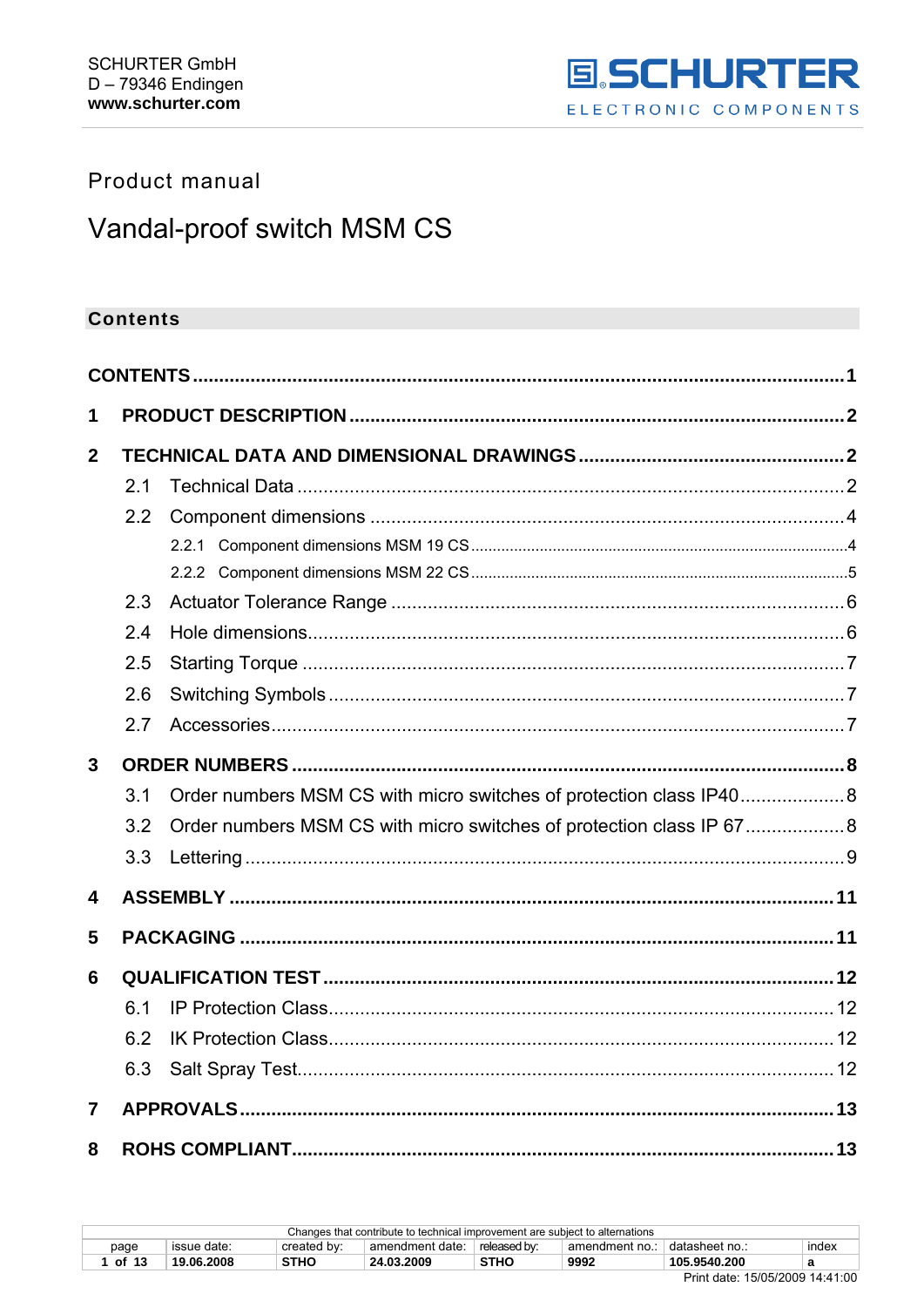# <span id="page-1-0"></span>**1 PRODUCT DESCRIPTION**



The MSM CS metal switch from SCHURTER is equipped with an actuator made of highly durable ceramic. Ceramic is a new technology employed in the production of an electro-mechanical switch. The new switch provides novel features that open up entirely new areas of application. The actuator material of the MSM CS is resistant to scratches, abrasion, impact and chemicals.

The non-illuminated version has a translucent white actuating surface. Lettering is black and is applied directly onto the ceramic material. Due to the base material and the lettering process, the lettering is resistant to scratches and to common cleaning agents. In the case of switches designed with illumination, the actuator surface fully illuminates uniformly across the entire surface. Lettering and symbols

can also be applied. The standard black lettering provides a positive effect against the illuminated actuator, while negative lettering provides an inverse effect.

The MSM CS is extremely robust and meets vandal-proof demands due to the low profile of the front structure (1.7 mm), the IP 69K protection class and the high level of impact resistance. The switch is available in 19 mm and 22 mm mounting diameters. Different contact configurations are offered over a range of 30 VDC to 250 VAC for the admissible switching voltage; switching currents are permissible from 0.1 to 10 Amperes. The MSM CS is equipped with quick connect terminals to allow for fast connections. The wires are connected to the switching element which is subsequently snapped onto the switch housing.

# **2 TECHNICAL DATA AND DIMENSIONAL DRAWINGS**

#### **2.1 Technical Data**

| <b>Micro Switch for Electrical Rating</b><br>(Protection Class IP 40) |                         | 0.1A<br>30 VDC | 5 A       | 3 A<br>125 VAC 250 VAC | 10A<br><b>250 VAC</b> |
|-----------------------------------------------------------------------|-------------------------|----------------|-----------|------------------------|-----------------------|
| <b>Electrical Data</b>                                                |                         |                |           |                        |                       |
| <b>Contact Material</b>                                               | gold                    |                | silver    | silver                 |                       |
| Switching Voltage max.                                                | [VAC]<br>[VDC]          | 30             | 125/250   |                        | 250                   |
| Switching Current max.                                                | [A]                     | 0.1            |           | 5/3                    | 10                    |
| <b>Rated Braking Capacity</b>                                         | [W]                     | 3              |           | 1250                   | 2500                  |
| Lifetime <sup>1)</sup> (at Rated Braking Capacity)                    |                         | 200,000        | 200,000   |                        | 50,000                |
| Lifetime (160mA at 48VDC)                                             |                         |                | 1,500,000 |                        |                       |
| Initial Contact Resistance, new                                       | $\lceil m\Omega \rceil$ | < 50           |           | $<$ 30                 | $<$ 30                |

*1) The electrical lifetime according to ENEC or UL approbation can vary, depending on the corresponding micro switch under the lifetime indicated above. The type and license numbers for the individual micro switches can be found in "point 6 approvals".* 

| Changes that contribute to technical improvement are subject to alternations |                                                                                                           |      |            |             |      |              |   |  |  |
|------------------------------------------------------------------------------|-----------------------------------------------------------------------------------------------------------|------|------------|-------------|------|--------------|---|--|--|
| page                                                                         | datasheet no.:<br>released by:<br>index<br>created by:<br>amendment date:<br>issue date:<br>amendment no. |      |            |             |      |              |   |  |  |
| 2 of 13                                                                      | 19.06.2008                                                                                                | STHO | 24.03.2009 | <b>STHC</b> | 9992 | 105.9540.200 | а |  |  |
|                                                                              |                                                                                                           |      |            |             |      |              |   |  |  |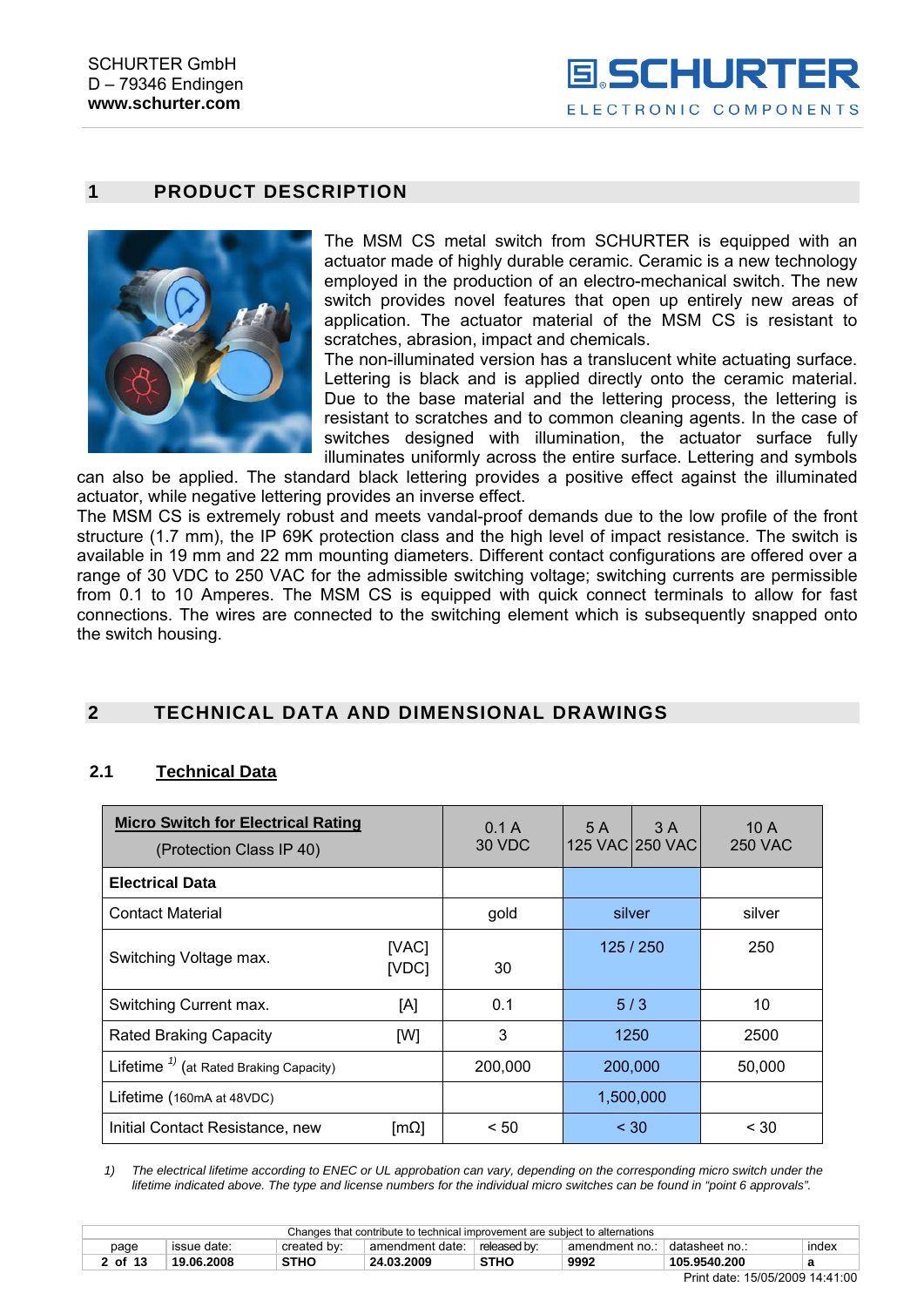| <b>Micro Switch for Electrical Rating</b><br>(Protection Class IP 40) | 0.1 A<br>30 VDC | 5 A<br>125 VAC 250 VAC | 3 A | 10A<br><b>250 VAC</b> |          |
|-----------------------------------------------------------------------|-----------------|------------------------|-----|-----------------------|----------|
| Insulation Resistance (IEC 512-2)                                     | $[M\Omega]$     | >100                   |     | > 100                 | >100     |
| <b>Contact Bounce Time</b>                                            | [ms]            | $\leq 5$               |     | < 5                   | $\leq 5$ |

| <b>Micro Switch for Electrical Rating</b><br>(Protection Class IP 67) |       | 0.1A<br><b>250 VAC</b> | 5 A<br><b>250 VAC</b> | 10 A<br><b>250 VAC</b> |
|-----------------------------------------------------------------------|-------|------------------------|-----------------------|------------------------|
| <b>Electrical Data</b>                                                |       |                        |                       |                        |
| Switching Voltage max.                                                | [VAC] | 250                    | 250                   | 250                    |
| Switching Current max.<br>[A]                                         |       | 0.1                    | 5                     | 10                     |
| <b>Rated Braking Capacity</b>                                         | [W]   | 25                     | 1500                  | 2500                   |
| Lifetime <sup><math>1)</math></sup> (at Rated Braking Capacity)       |       | 50,000                 | 50,000                | 10,000                 |

#### ¾ *Italically written types on request*

*1) The electrical lifetime according to ENEC or UL approbation can vary, depending on the corresponding micro switch, under the lifetime indicated above. The type and license numbers for the individual micro switches can be found in "point 6 approvals".* 

| <b>Mechanical Data</b>  |              |           |
|-------------------------|--------------|-----------|
| <b>Actuating Force</b>  | [N]          | 4,5       |
| <b>Actuating Travel</b> | [mm]         | 1.0       |
| Lifetime                | [Actuations] | 1,500,000 |

| <b>Climatical Data</b>                                      |      |                |
|-------------------------------------------------------------|------|----------------|
| Operating / Storage Temperature                             | [°C] | $-25$ to $+85$ |
| Degree of Protection Front Side<br>mechanical <sup>2)</sup> | [IP] | 40             |
| Degree of Protection Front Side<br><b>Contact Area</b>      | [IP] | 65             |
| Degree of Protection Front Side<br><b>Contact Area</b>      | [IP] | 69K            |
| Degree of Protection Rear Side<br><b>Contact Area</b>       | [IP] | 40/67          |

*2) Degree of protection refers to the area of the movable actuator.* 

| Changes that contribute to technical improvement are subiect to alternations                                      |            |             |            |             |      |              |  |  |  |
|-------------------------------------------------------------------------------------------------------------------|------------|-------------|------------|-------------|------|--------------|--|--|--|
| released by:<br>datasheet no.:<br>index<br>issue date:<br>created by:<br>amendment date:<br>amendment no.<br>page |            |             |            |             |      |              |  |  |  |
| 3 of 13                                                                                                           | 19.06.2008 | <b>STHO</b> | 24.03.2009 | <b>STHC</b> | 9992 | 105.9540.200 |  |  |  |
|                                                                                                                   |            |             |            |             |      |              |  |  |  |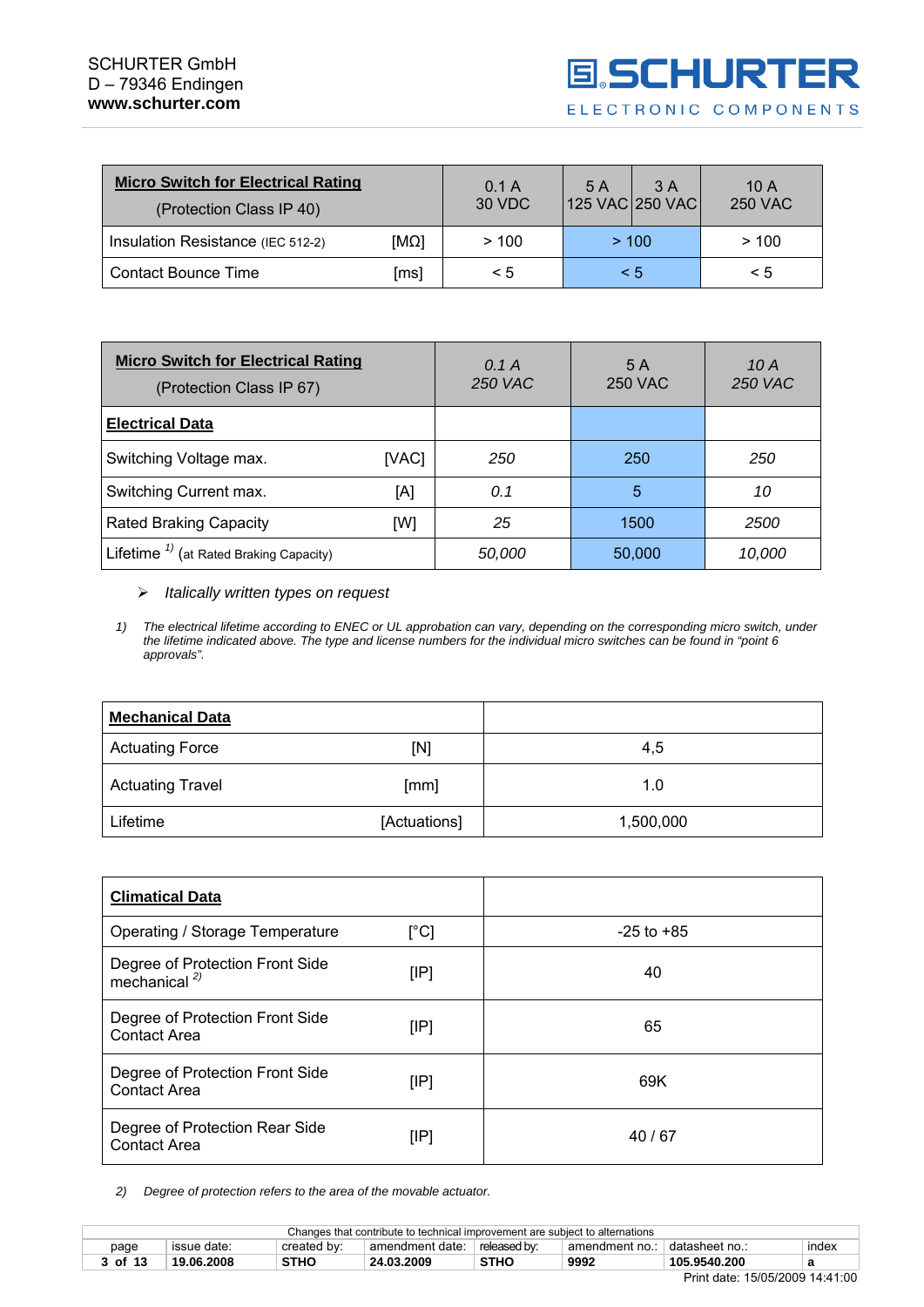

<span id="page-3-0"></span>

| <b>Overlay Illumination</b> |       |    |
|-----------------------------|-------|----|
| Supply Voltage              | [VDC] | 24 |

¾ *Other supply voltages on request.* 

| <b>Material</b>        |                             |
|------------------------|-----------------------------|
| <b>Component</b>       | <b>Material</b>             |
| Housing                | <b>Stainless Steel</b>      |
| Actuator               | Ceramic (Zirconium Dioxide) |
| <b>Sealing Ring</b>    | NBR70                       |
| <b>Switcher Collet</b> | PА                          |

#### **2.2 Component dimensions**

#### **2.2.1 Component dimensions MSM 19 CS**

#### **MSM 19 CS BL**



#### *Legend*

- *A = Illumination Area*
- *B = Actuating Area*
- *C = Width Across Flats*
- *D = Knurled Nut*

| Changes that contribute to technical improvement are subject to alternations |                                                                                                            |             |            |             |      |              |   |  |  |
|------------------------------------------------------------------------------|------------------------------------------------------------------------------------------------------------|-------------|------------|-------------|------|--------------|---|--|--|
| page                                                                         | index<br>released by:<br>' datasheet no.:<br>issue date:<br>created by:<br>amendment date:<br>amendment no |             |            |             |      |              |   |  |  |
| of 13                                                                        | 19.06.2008                                                                                                 | <b>STHO</b> | 24.03.2009 | <b>STHC</b> | 9992 | 105.9540.200 | а |  |  |
| $1 - 10 - 100000011111000$                                                   |                                                                                                            |             |            |             |      |              |   |  |  |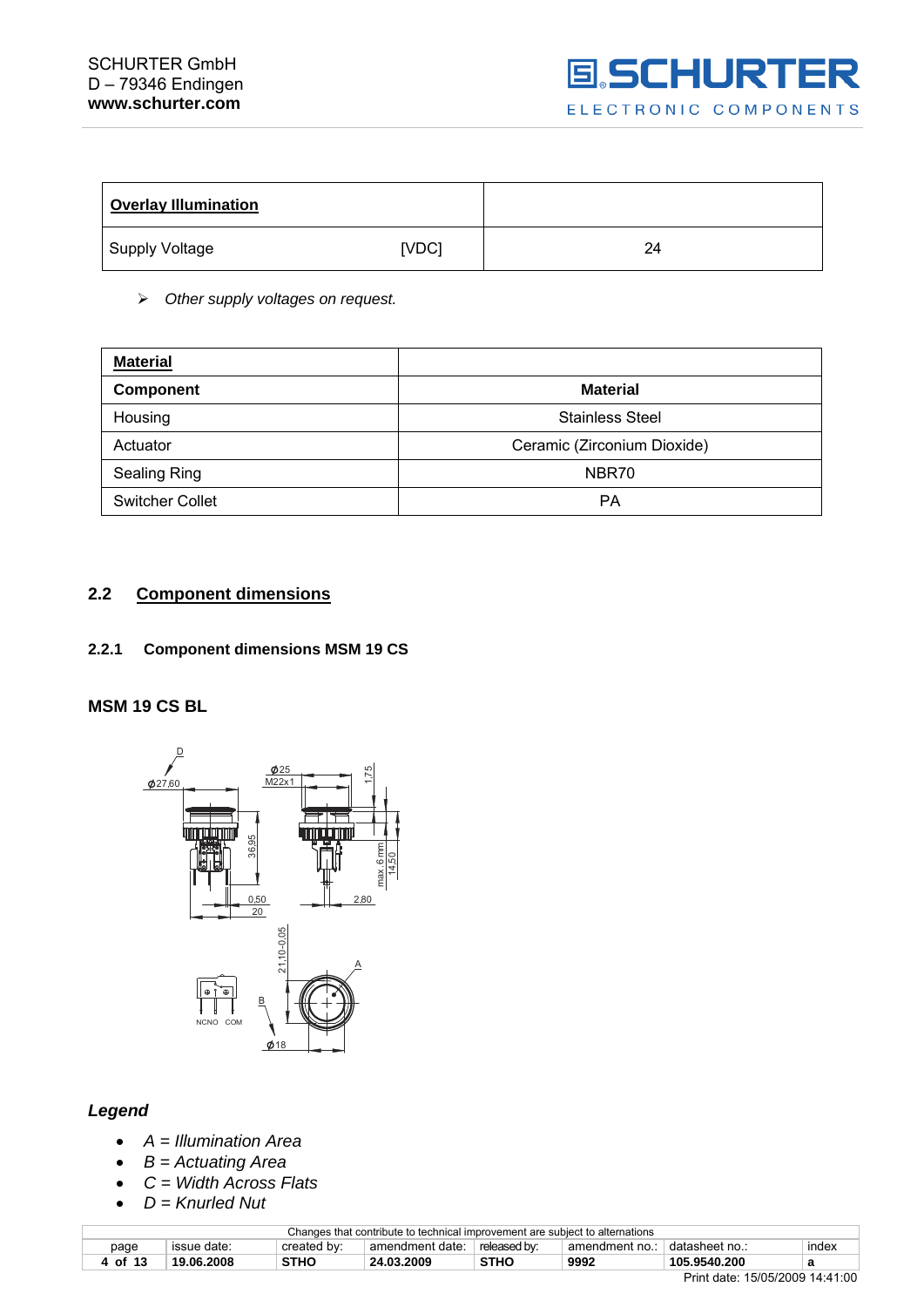<span id="page-4-0"></span>SCHURTER GmbH D – 79346 Endingen **www.schurter.com** 



#### **2.2.2 Component dimensions MSM 22 CS**

#### **MSM 22 CS BL**



#### *Legend*

- *A = Illumination Area*
- *B = Actuating Area*
- *C = Width Across Flats*
- *D = Knurled Nut*

| Changes that contribute to technical improvement are subject to alternations |             |             |                 |              |                |                                                                                                                 |       |
|------------------------------------------------------------------------------|-------------|-------------|-----------------|--------------|----------------|-----------------------------------------------------------------------------------------------------------------|-------|
| page                                                                         | issue date: | created by: | amendment date: | released by: | amendment no.: | † datasheet no…                                                                                                 | index |
| 5 of 13                                                                      | 19.06.2008  | <b>STHO</b> | 24.03.2009      | <b>STHO</b>  | 9992           | 105.9540.200                                                                                                    | а     |
|                                                                              |             |             |                 |              |                | $D_{1}$ $I_{2}$ $I_{n}$ $I_{n}$ $I_{n}$ $I_{n}$ $I_{n}$ $I_{n}$ $I_{n}$ $I_{n}$ $I_{n}$ $I_{n}$ $I_{n}$ $I_{n}$ |       |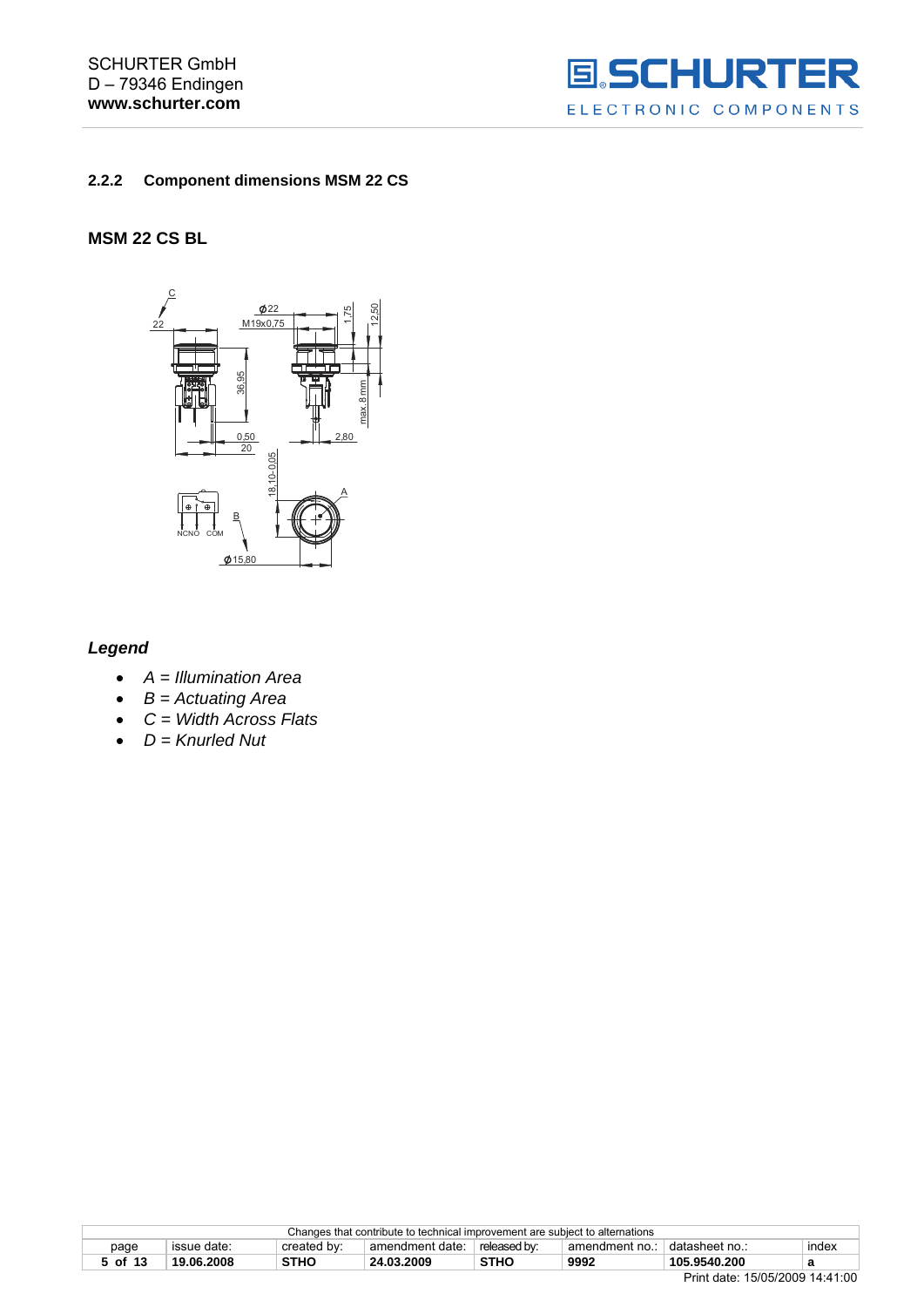

# <span id="page-5-0"></span>**2.3 Actuator Tolerance Range**



The mounting tolerance range of the actuator varies from 0.2 mm projection length and 0.2 mm short length to the housing edge. The slanting position of the actuator can range within this tolerance.

#### **2.4 Hole dimensions**

#### **MSM 19 CS BL MSM 22 CS BL**





|         |             |             | Changes that contribute to technical improvement are subject to alternations |              |                |               |       |
|---------|-------------|-------------|------------------------------------------------------------------------------|--------------|----------------|---------------|-------|
| page    | issue date: | created by: | amendment date:                                                              | released by: | amendment no.: | datasheet no. | index |
| 6 of 13 | 19.06.2008  | <b>STHO</b> | 24.03.2009                                                                   | <b>STHO</b>  | 9992           | 105.9540.200  |       |
|         |             |             |                                                                              |              |                |               |       |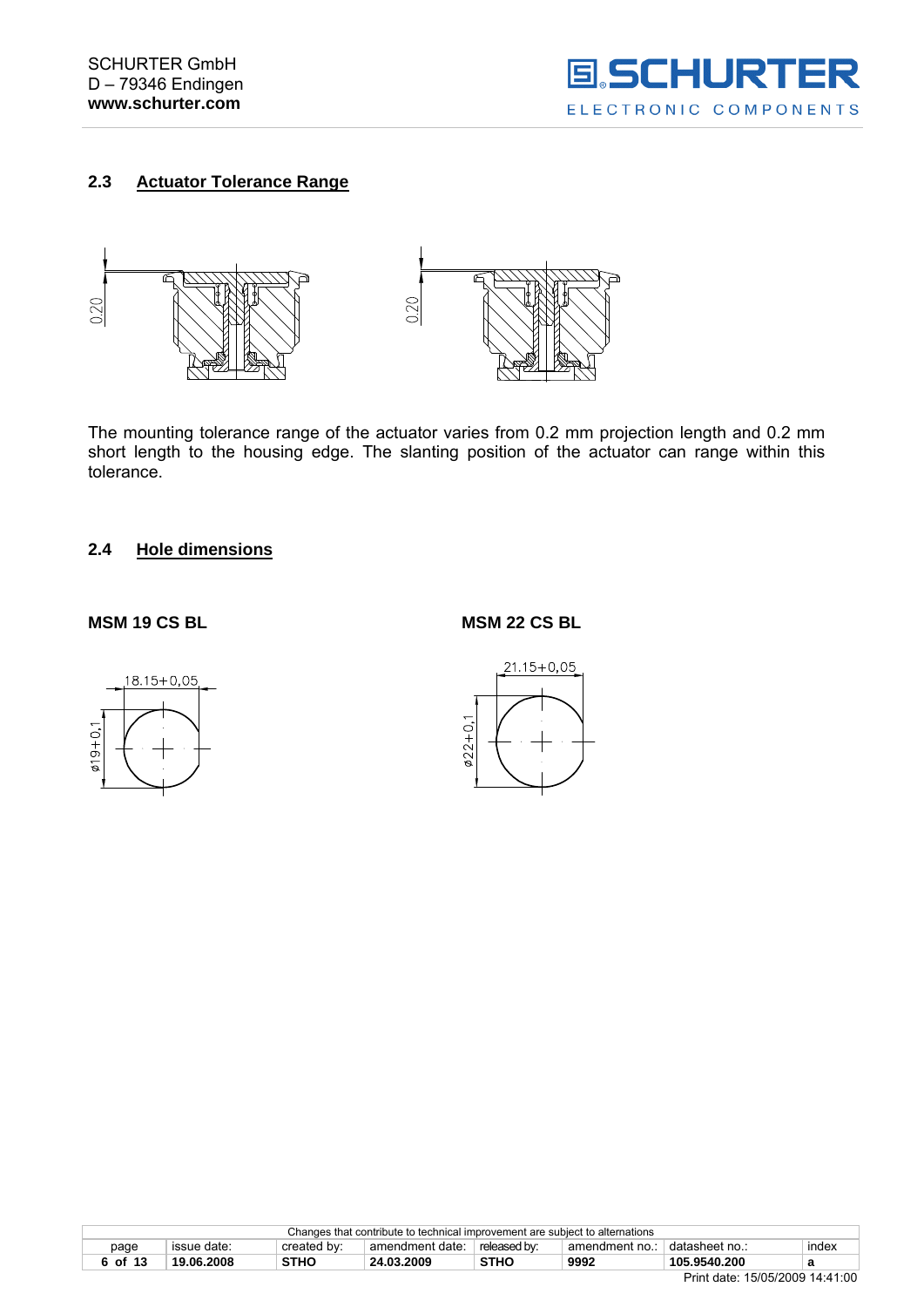

# <span id="page-6-0"></span>**2.5 Starting Torque**

|           | Plastic Nut max. (Nm) | Stainless Steel Nut * max. (Nm) |
|-----------|-----------------------|---------------------------------|
| MSM 19 CS | 4.5                   | 19                              |
| MSM 22 CS | 3.5                   | 16                              |

*\* on request* 

#### **2.6 Switching Symbols**



#### **2.7 Accessories**

#### **MSM 22 CS Installation wrench**

Order number: 1141.1337



|       |             |             | Changes that contribute to technical improvement are subject to alternations |              |                |                 |       |
|-------|-------------|-------------|------------------------------------------------------------------------------|--------------|----------------|-----------------|-------|
| page  | issue date: | created by: | amendment date:                                                              | released by: | amendment no.: | ˈdatasheet no.: | index |
| of 13 | 19.06.2008  | <b>STHO</b> | 24.03.2009                                                                   | <b>STHC</b>  | 9992           | 105.9540.200    | а     |
|       |             |             |                                                                              |              |                | _               |       |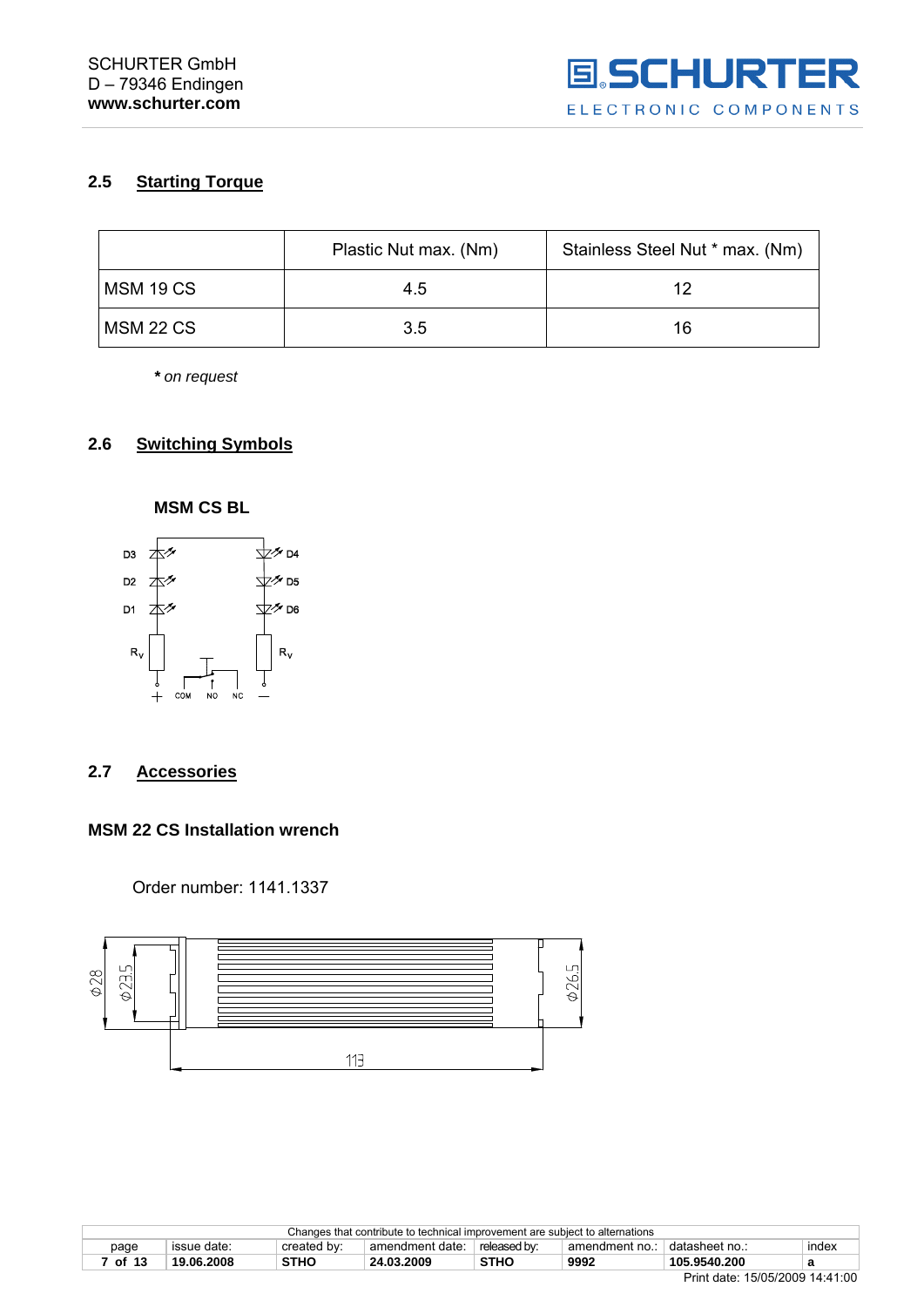# <span id="page-7-0"></span>**3 ORDER NUMBERS**

#### **3.1 Order numbers MSM CS with micro switches of protection class IP40**

| <b>Mounting Diameter (mm)</b> | $\varnothing$ 19 |  |
|-------------------------------|------------------|--|
|-------------------------------|------------------|--|

| Electrical Rating max. 0.1 A / 30 VDC |                   |                   |  |  |
|---------------------------------------|-------------------|-------------------|--|--|
| Backlighted red                       | 1241.7026.1111000 | 1241.7036.1111000 |  |  |
| Backlighted green                     | 1241.7026.1112000 | 1241.7036.1112000 |  |  |
| <b>Backlighted blue</b>               | 1241.7026.1114000 | 1241.7036.1114000 |  |  |
| <b>Installation Wrench</b>            |                   | 1141.1337         |  |  |

| Electrical Rating max. 5 A / 125 VAC or 3 A / 250 VAC |                   |                   |  |
|-------------------------------------------------------|-------------------|-------------------|--|
| <b>Backlighted red</b>                                | 1241.7026.1121000 | 1241.7036.1121000 |  |
| <b>Backlighted green</b>                              | 1241.7026.1122000 | 1241.7036.1122000 |  |
| <b>Backlighted blue</b>                               | 1241.7026.1124000 | 1241.7036.1124000 |  |
| Installation Wrench                                   |                   | 1141.1337         |  |

| Electrical Rating max. 10 A / 250 VAC |                   |                   |  |  |
|---------------------------------------|-------------------|-------------------|--|--|
| Backlighted red                       | 1241.7026.1131000 | 1241.7036.1131000 |  |  |
| Backlighted green                     | 1241.7026.1132000 | 1241.7036.1132000 |  |  |
| <b>Backlighted blue</b>               | 1241.7026.1134000 | 1241.7036.1134000 |  |  |
| <b>Installation Wrench</b>            |                   | 1141.1337         |  |  |

#### **3.2 Order numbers MSM CS with micro switches of protection class IP 67**

| Mounting Diameter (mm) | Ø 10 | Ø 22 |
|------------------------|------|------|
|------------------------|------|------|

| Electrical Rating max. 5A / 250VAC |                   |                   |  |
|------------------------------------|-------------------|-------------------|--|
| Backlighted red                    | 1241.7026.1181000 | 1241.7036.1181000 |  |
| <b>Backlighted green</b>           | 1241.7026.1182000 | 1241.7036.1182000 |  |
| <b>Backlighted blue</b>            | 1241.7026.1184000 | 1241.7036.1184000 |  |

¾ *Other supply voltages on request* 

For other types of the MSM product family, please visit: <http://www.schurter.com/pg70>

|         |             |             | Changes that contribute to technical improvement are subject to alternations |              |              |                  |       |
|---------|-------------|-------------|------------------------------------------------------------------------------|--------------|--------------|------------------|-------|
| page    | issue date: | created by: | amendment date:                                                              | released by: | amendment no | ' datasheet no.: | index |
| 8 of 13 | 19.06.2008  | STHO        | 24.03.2009                                                                   | <b>STHC</b>  | 9992         | 105.9540.200     |       |
|         |             |             |                                                                              |              |              | _                |       |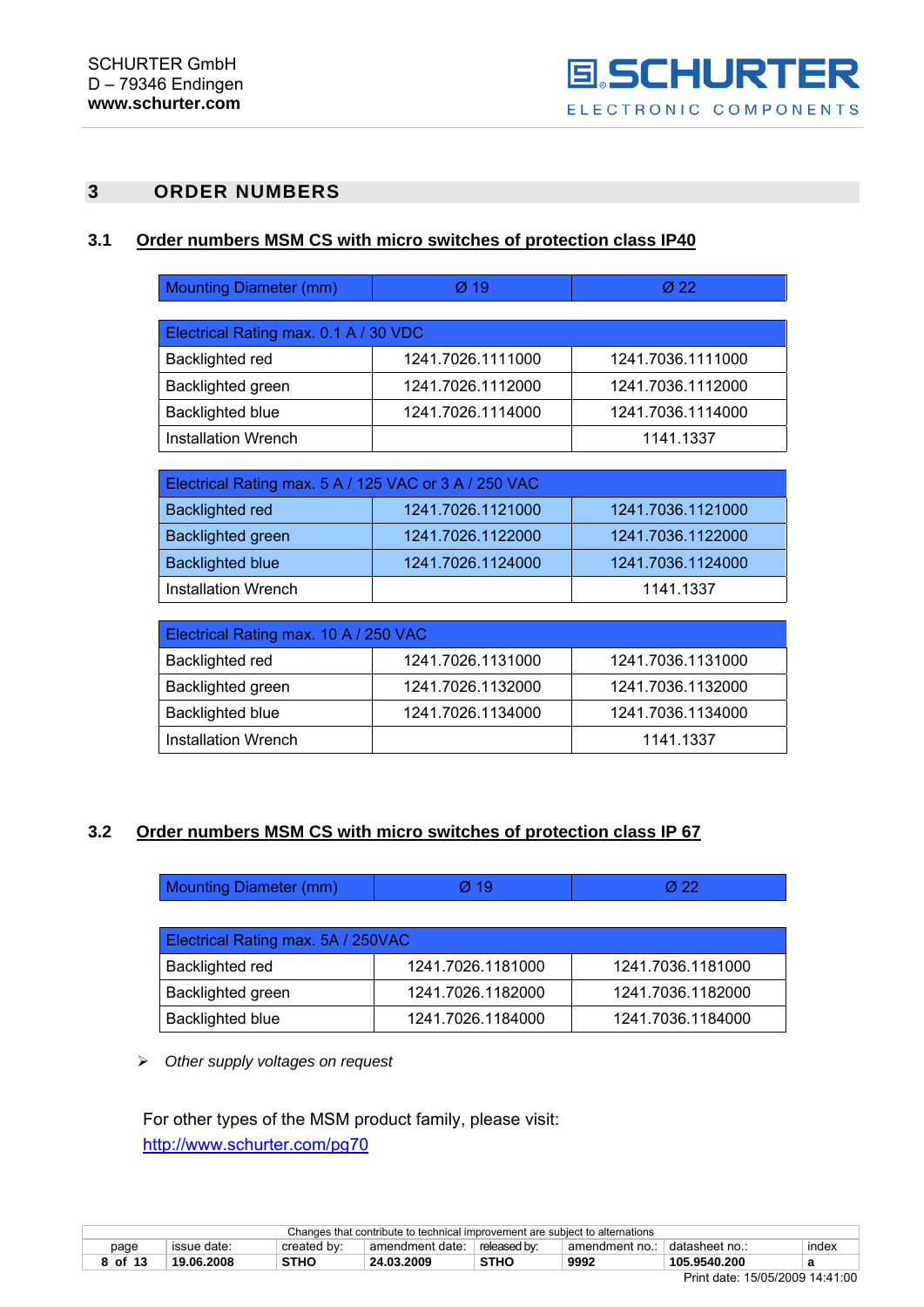

# <span id="page-8-0"></span>**3.3 Lettering**

The last three digits in the order number define the lettering.

| 000     | No Lettering                |
|---------|-----------------------------|
| 001-072 | <b>Standard Lettering</b>   |
| $101 -$ | <b>Customized Lettering</b> |

| <b>Example for ordering with lettering</b> |                   | <b>Basic Version</b> |
|--------------------------------------------|-------------------|----------------------|
|                                            | 1241.7026.1120XXX |                      |
|                                            |                   |                      |

# **Ordering Indices for Lettering**

| $001 = A$ | 016 = $P$ | $031 = 4$              | $046 = \mathcal{D}$ | $061 = EN$     |
|-----------|-----------|------------------------|---------------------|----------------|
| $002 = B$ | $017 = Q$ | $032 = 5$              | 047= $\rightarrow$  | $062$ aus      |
| $003 = C$ | 018 = $R$ | $033 = 6$              | 048= $\leftarrow$   | $063 = AUF$    |
| $004 = D$ | $019 = S$ | $034 = 7$              | 049= $\downarrow$   | $064 = AB$     |
| $005 - E$ | $020 = T$ | $035 = 8$              | $050 =$ $\uparrow$  | $065 =$ ON     |
| $006 = F$ | $021 = U$ | $036 = 9$              | $051 = \%$          | $066 =$ off    |
| $007 = G$ | $022 = V$ | $037 = +$              | $052 = \sqrt{ }$    | $067 = UP$     |
| $008 = H$ | $023 = W$ | $038 = -$              | $053 =$ CTRL        | $068$ = DOWN   |
| $009 = 1$ | 024 = $X$ | $039 = .$              | $054$ = RETURN      | $069$ = $H$    |
| $010 = J$ | $025 = Y$ | $040 = x$              | $055$ = SHIFT       | $070 =$ Low    |
| 011= $K$  | $026 = Z$ | 041= $\div$            | $056$ = LOCК        | $071 =$ ON/OFF |
| $012 = L$ | $027 = 0$ | $042 = *$              | $057 =$ stop        | $072 =$ START  |
| $013 = M$ | $028 = 1$ | $043 =$                | $058$ = ENTER       |                |
| $014 = N$ | $029 = 2$ | $044 = #$              | $059$ = BACK        |                |
| $015 = 0$ | $030 = 3$ | 045= $\leftrightarrow$ | $060$ = LINE        |                |

| Changes that contribute to technical improvement are subject to alternations                                       |  |  |  |  |  |          |  |
|--------------------------------------------------------------------------------------------------------------------|--|--|--|--|--|----------|--|
| created by:<br>released by:<br>datasheet no.:<br>index<br>amendment date:<br>page<br>issue date:<br>amendment no.: |  |  |  |  |  |          |  |
| <b>STHO</b><br>9992<br>STHO<br>105.9540.200<br>19.06.2008<br>24.03.2009<br>9 of 13                                 |  |  |  |  |  |          |  |
|                                                                                                                    |  |  |  |  |  | ___<br>. |  |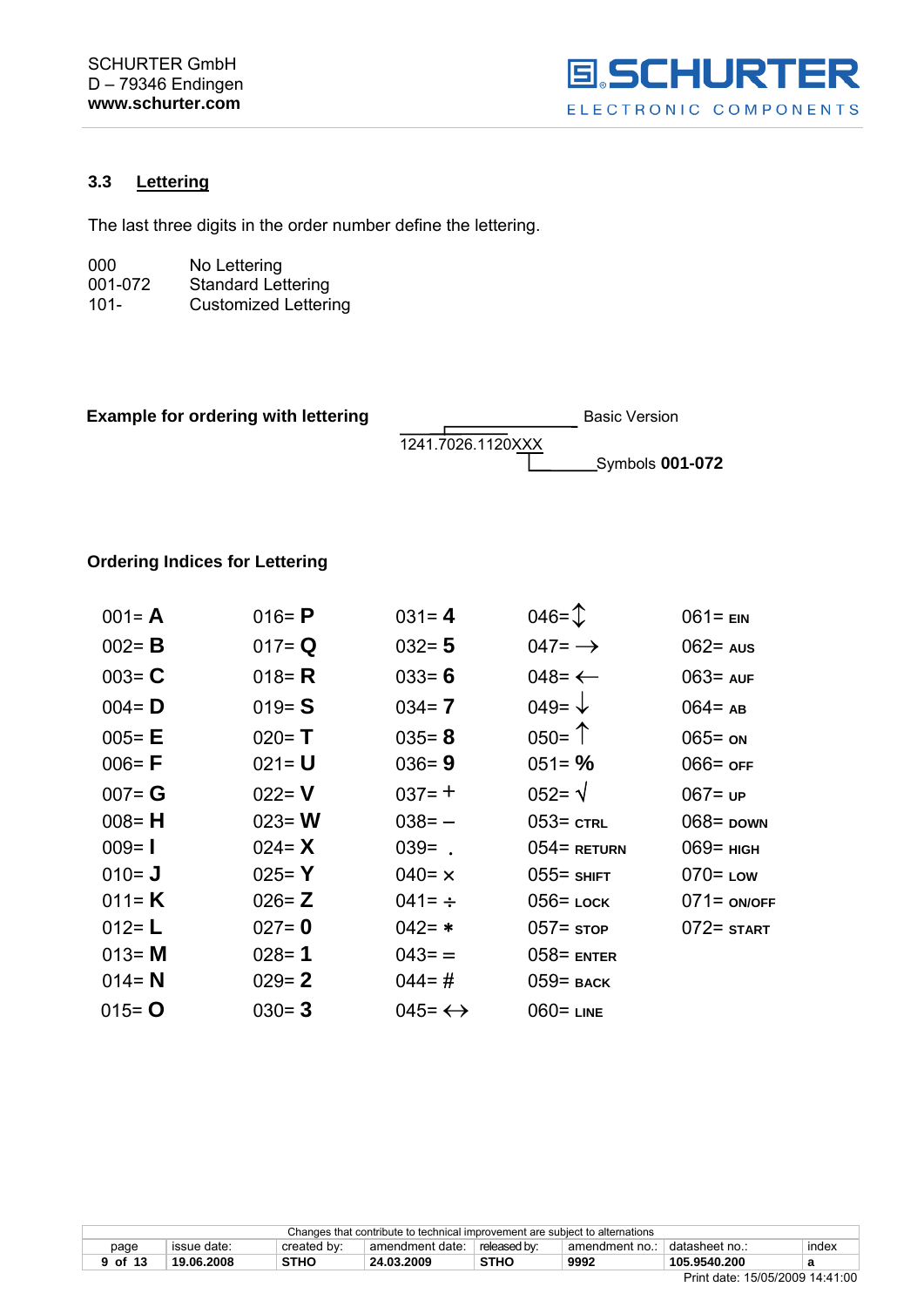

# **Lettering Size**

#### **MSM 19 CS BL:**

| Single characters:         | height 8 mm, font: Helvetica normal DIN1451-1E      |
|----------------------------|-----------------------------------------------------|
| Text, max. 3 characters    | height 3 mm, font: Helvetica normal DIN1451-1E      |
| Text, max. 6 characters:   | height 2.5 mm, font: Helvetica condensed DIN1451-3E |
| Symbols (indices 037-052): | capitals height 8 mm, font: True Type, Symbol       |

### **MSM 22 CS BL:**

| <b>Single characters:</b>  | height 8 mm, font: Helvetica normal DIN1451-1E      |
|----------------------------|-----------------------------------------------------|
| Text, max. 3 characters    | height 5 mm, font: Helvetica normal DIN1451-1E      |
| Text, max. 6 characters:   | height 2.5 mm, font: Helvetica condensed DIN1451-3E |
| Symbols (indices 037-052): | capitals height 8 mm, font: True Type, Symbol       |

|                                                                                                           | Changes that contribute to technical improvement are subject to alternations |  |  |  |       |  |
|-----------------------------------------------------------------------------------------------------------|------------------------------------------------------------------------------|--|--|--|-------|--|
| released by:<br>+ datasheet no<br>issue date:<br>created by:<br>amendment date:<br>amendment no.:<br>page |                                                                              |  |  |  | index |  |
| <b>STHC</b><br><b>STHO</b><br>9992<br>105.9540.200<br>10 of 13<br>19.06.2008<br>24.03.2009                |                                                                              |  |  |  |       |  |
|                                                                                                           |                                                                              |  |  |  |       |  |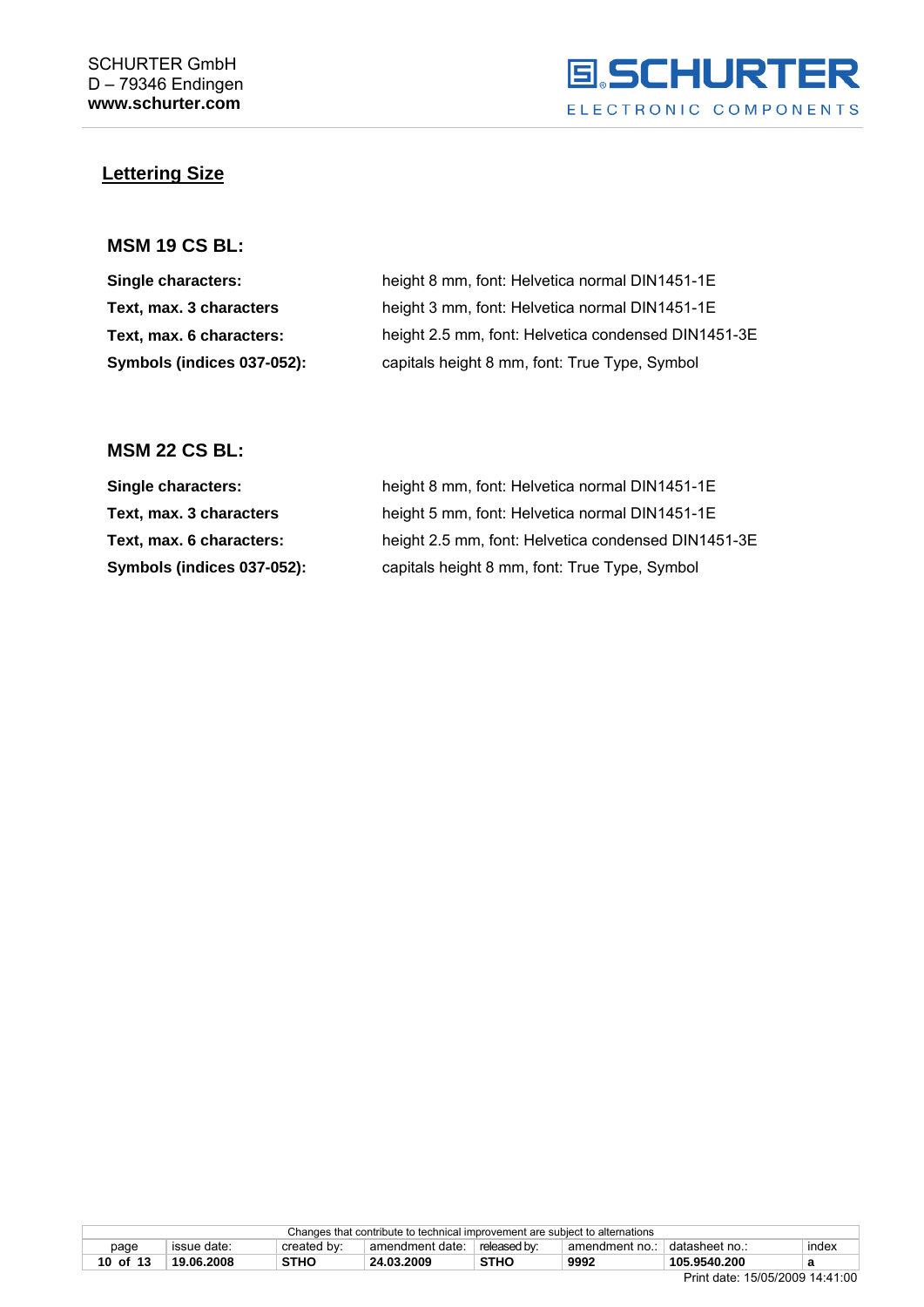

# <span id="page-10-0"></span>**4 ASSEMBLY**

During assembly, the protruding bars of the holder should not be pressed together.



# **5 PACKAGING**

# **MSM CS Switch**

| MSM 19 CS | 10 pieces per box with inlay |
|-----------|------------------------------|
| MSM 22 CS | 10 pieces per box with inlay |

The nuts with sealing rings and corresponding micro switches are packed separately and enclosed in the box.



|                                                                                                                      | Changes that contribute to technical improvement are subject to alternations |  |  |  |  |  |  |
|----------------------------------------------------------------------------------------------------------------------|------------------------------------------------------------------------------|--|--|--|--|--|--|
| ° datasheet no.∶<br>index<br>amendment date:<br>released by:<br>created by:<br>issue date:<br>page<br>amendment no.: |                                                                              |  |  |  |  |  |  |
| <b>STHO</b><br>9992<br><b>STHC</b><br>105.9540.200<br>19.06.2008<br>24.03.2009<br>of 13<br>а                         |                                                                              |  |  |  |  |  |  |
|                                                                                                                      | P: I I I. 1.1.0.00000111100                                                  |  |  |  |  |  |  |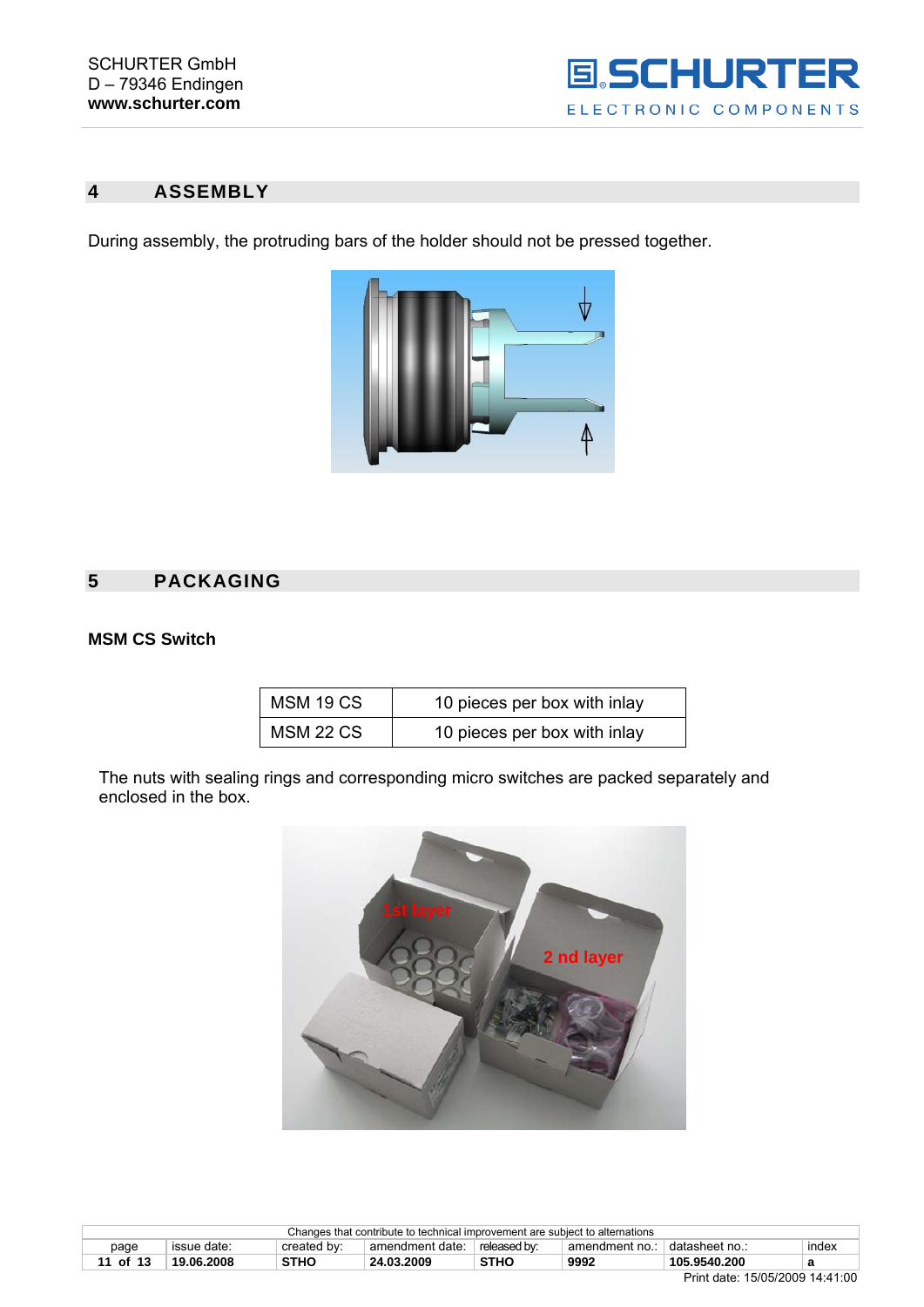# <span id="page-11-0"></span>**6 QUALIFICATION TEST**

#### **6.1 IP Protection Class**

| IP Protection Class IEC/DIN/EN/ 60529 | IP 65  |
|---------------------------------------|--------|
| IP Protection Class DIN 40050         | IP 69K |

#### **6.2 IK Protection Class**

Tested Centrically

| IK Protection Class DIN EN 50102 | IK 07 |
|----------------------------------|-------|
|                                  |       |

#### **6.3 Salt Spray Test**

Salt spray test according to DIN 50021- SS 24h, 48h and 96h residence time

The surface of the stainless steel material is covered with a molecular-passive layer. Only under very unfavourable conditions it is possible, that iron and rust molecules as well as base metals penetrate the passive layer as foreign substances (pollutions) and initiate the rust process.

The smoothness of the actuator was not affected. After the residence time the tested samples were cleaned under running water and all rust spots could be removed.

| Changes that contribute to technical improvement are subject to alternations                                       |   |  |  |  |  |  |  |
|--------------------------------------------------------------------------------------------------------------------|---|--|--|--|--|--|--|
| released by:<br>index<br>issue date:<br>amendment date:<br>⊺datasheet no.:<br>created by:<br>amendment no.<br>page |   |  |  |  |  |  |  |
| 9992<br><b>STHC</b><br><b>STHC</b><br>105.9540.200<br>12 of 13<br>19.06.2008<br>24.03.2009<br>а                    |   |  |  |  |  |  |  |
|                                                                                                                    | - |  |  |  |  |  |  |